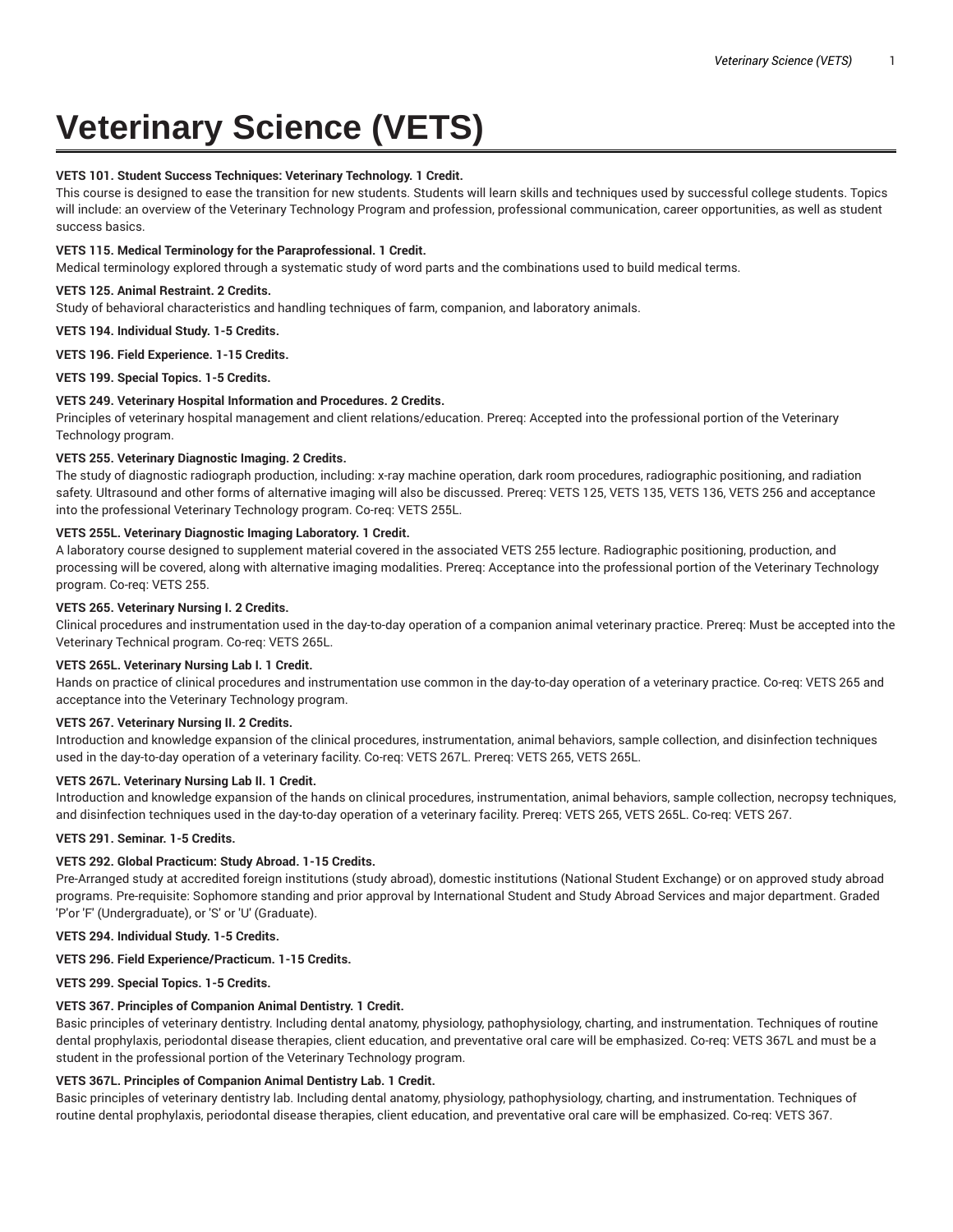## **VETS 369. Companion Small Mammal and Exotic Animal Health and Husbandry. 2 Credits.**

Students will be introduced to the biology, reproduction, and husbandry requirements of domestic small mammal and exotic species. The role these species play in the human animal bond will also be addressed. Prereq: VETS 135. Restrictions: Students must be of sophomore status and majoring or minoring in Veterinary Technology, Animal Science, or Equine Science.

#### **VETS 369L. Companion Small Mammal and Exotic Animal Health and Husbandry Laboratory. 1 Credit.**

A laboratory course for Veterinary Technology students which is designed to supplement material covered in the associated lecture, VETS 369. Handling, restraint, nursing, and management techniques relating to small mammal and exotic species will be covered. Prereq: VETS 135, VETS 136, VETS 256. Co-req: VETS 369. Restrictions: Current status in the professional curriculum of the NDSU Veterinary Technology Program is required.

#### **VETS 379. Global Seminar. 1-6 Credits.**

NDSU instructed experience or field study in a foreign country. Conducted in English for residence credit. Pre-requisite: Prior approval by International Student and Study Abroad Services and major department. May be repeated. Standard Grading.

#### **VETS 385. Veterinary Parasitology. 2 Credits.**

Study of parasitology principles commonly dealt with in veterinary medicine. Co-req: VETS 385L and acceptance into the professional portion of the Veterinary Technology program.

#### **VETS 385L. Veterinary Parasitology Lab. 1 Credit.**

Study of parasitology procedures commonly utilized in veterinary medicine. Co-req: VETS 385 and admission to the professional portion of the Veterinary Technology program.

#### **VETS 386. Veterinary Hematology. 2 Credits.**

Study of hematology in mammals with a veterinary medicine emphasis. Co-req: VETS 386L and acceptance into the professional portion of the Veterinary Technology program.

#### **VETS 386L. Veterinary Hematology Lab. 1 Credit.**

Study of hematology procedures commonly utilized in veterinary medicine. Co-req: VETS 386 and admission to the professional portion of the Veterinary Technology program.

#### **VETS 387. Veterinary Clinical Pathology. 2 Credits.**

A course regarding the study of urine analysis, cytology and serum chemistry principles and procedures commonly utilized in veterinary medicine. Coreq: VETS 387L and acceptance into the professional portion of the Veterinary Technology program.

## **VETS 387L. Veterinary Clinical Pathology Laboratory. 1 Credit.**

Hands-on course regarding the study of urine analysis, cytology and serum chemistry principles and procedures commonly utilized in veterinary medicine. Co-req: VETS 387 and acceptance into the professional portion of the Veterinary Technology program.

#### **VETS 391. Seminar. 1-5 Credits.**

#### **VETS 392. Global Practicum: Study Abroad. 1-15 Credits.**

Pre-Arranged study at accredited foreign institutions (study abroad), domestic institutions (National Student Exchange) or on approved study abroad programs. Pre-requisite: Sophomore standing and prior approval by International Student and Study Abroad Services and major department. Graded 'P'or 'F' (Undergraduate), or 'S' or 'U' (Graduate).

## **VETS 394. Individual Study. 1-5 Credits.**

**VETS 399. Special Topics. 1-5 Credits.**

#### **VETS 455. Veterinary Applied Pharmacy Practices. 1 Credit.**

Practice of veterinary pharmacology including dose calculations, pharmacy terms, prescribing practices, drug dispensing, and regulations governing drug approval, prescribing and dispensing in veterinary practice. Co-req: VETS 457. Prereq: VETS 386 and admission to the professional portion of the Veterinary Technology program.

## **VETS 456. Veterinary Pharmacology and Pharmacy Practice. 2 Credits.**

Use of drugs in veterinary medicine including commonly used drugs and drug classes and their indications, contraindications and therapeutic effects. Regulations affecting the prescribing and dispensing of drugs in veterinary medicine. Prereq: restricted to Pharmacy majors only.

#### **VETS 457. Veterinary Pharmacology. 2 Credits.**

Students will learn about veterinary drugs, how they work, and how they are used, so that students can safely, knowledgably, and confidently administer and dispense drugs in veterinary practice. Co-req: VETS 455. Prereq: Acceptance into the professional portion of the Veterinary Technology program.

#### **VETS 460. Veterinary Anesthesiology. 2 Credits.**

Preparation for and assistance with veterinary surgical procedures. Provision of proper aftercare for veterinary surgical patients. Prereq: VETS 357, VETS 385, VETS 386 and students must be admitted to the professional portion of the Veterinary Technology program. Co-req: VETS 460L. Restrictions: Must be a student in the professional portion of the Veterinary Technology program.

#### **VETS 460L. Veterinary Anesthesiology Lab. 1 Credit.**

Preparation for and assistance with veterinary surgical procedures. Provision of proper aftercare for veterinary surgical patients. Prereq: VETS 357, VETS 385, VETS 386 and students must be admitted to the professional portion of the Veterinary Technology program. Co-req: VETS 460.